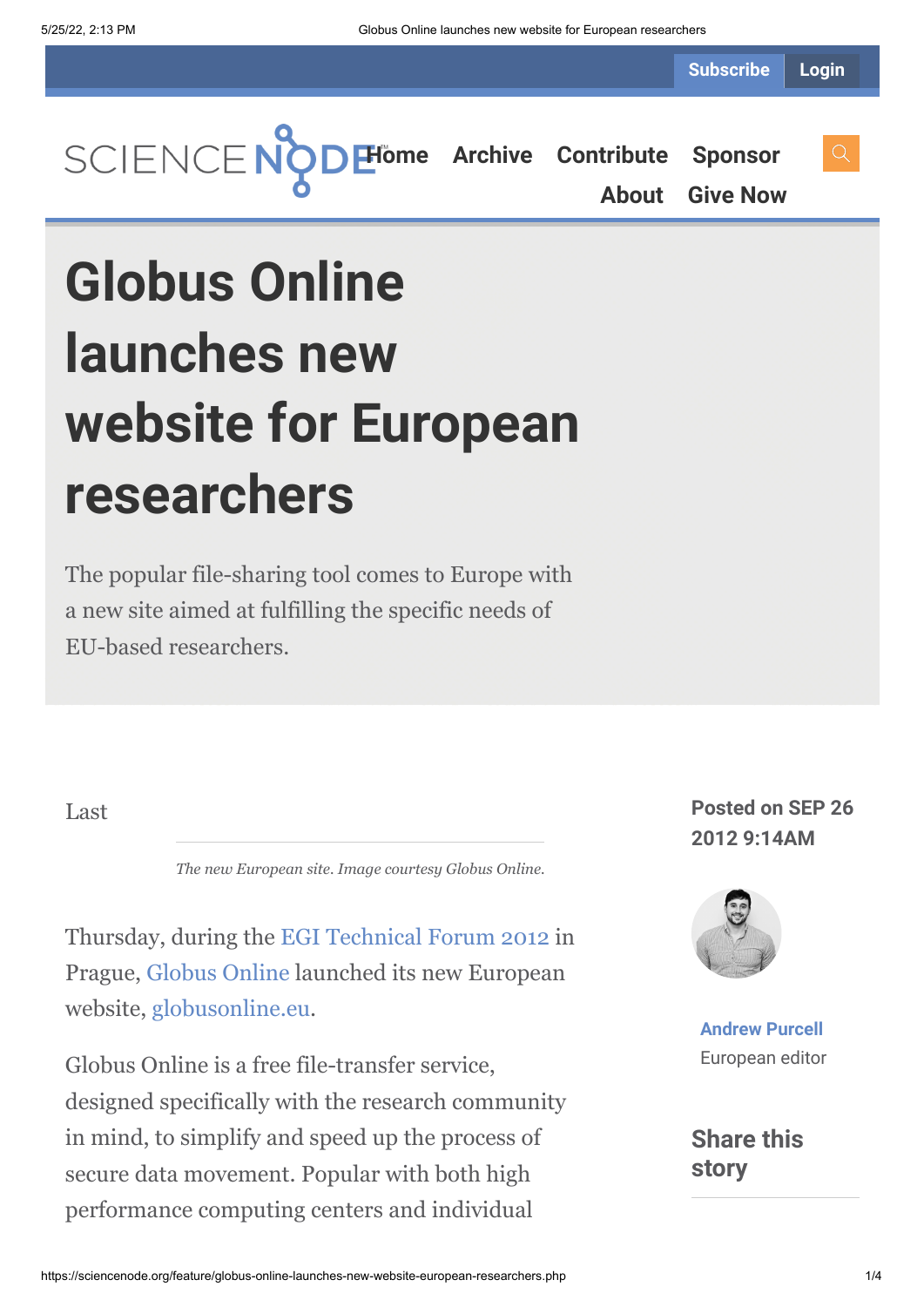researchers, Globus Online currently has over 6,000 registered users who have transferred over 500 million files, close to 7 petabytes of data, since the service was launched almost two years ago.

[The service is a joint initiative of the Computation](http://www.ci.uchicago.edu/) Institute at the University of Chicago and the [Argonne National Laboratory](http://www.anl.gov/). It is popular with [leading research institutes, such as the STAR](http://www.star.bnl.gov/) Experiment at Brookhaven National Lab, the [National Energy Research Scientific Computing](http://www.nersc.gov/) Center, [and the Semel Institute at UCLA](http://www.semel.ucla.edu/).

The newly launched European site is the the result [of an ongoing collaboration with the European Grid](http://www.egi.eu/) [Infrastructure \(EGI\) and Initiative for Globus in](http://www.ige-project.eu/) Europe (IGE), which seeks to better address the specific requirements of EU-based researchers. The service allows researchers to move data directly between source and destination systems without the need for the data to pass through an intermediate server. "European data stays in Europe, just as US data stays in the US", says Helmut Heller, project director of IGE. The benefit of this approach is that the transfer is secure, since Globus Online acts only as a control mechanism and does not view the content of the files being transferred. Servers in the US do, however, monitor the transfers, allowing automatic recovery from common network or server failures, as well as optimizing the endpoints so that transfers are completed as quickly and efficiently as possible. "We do make it clear that we store some basic information about these transfers on our servers in

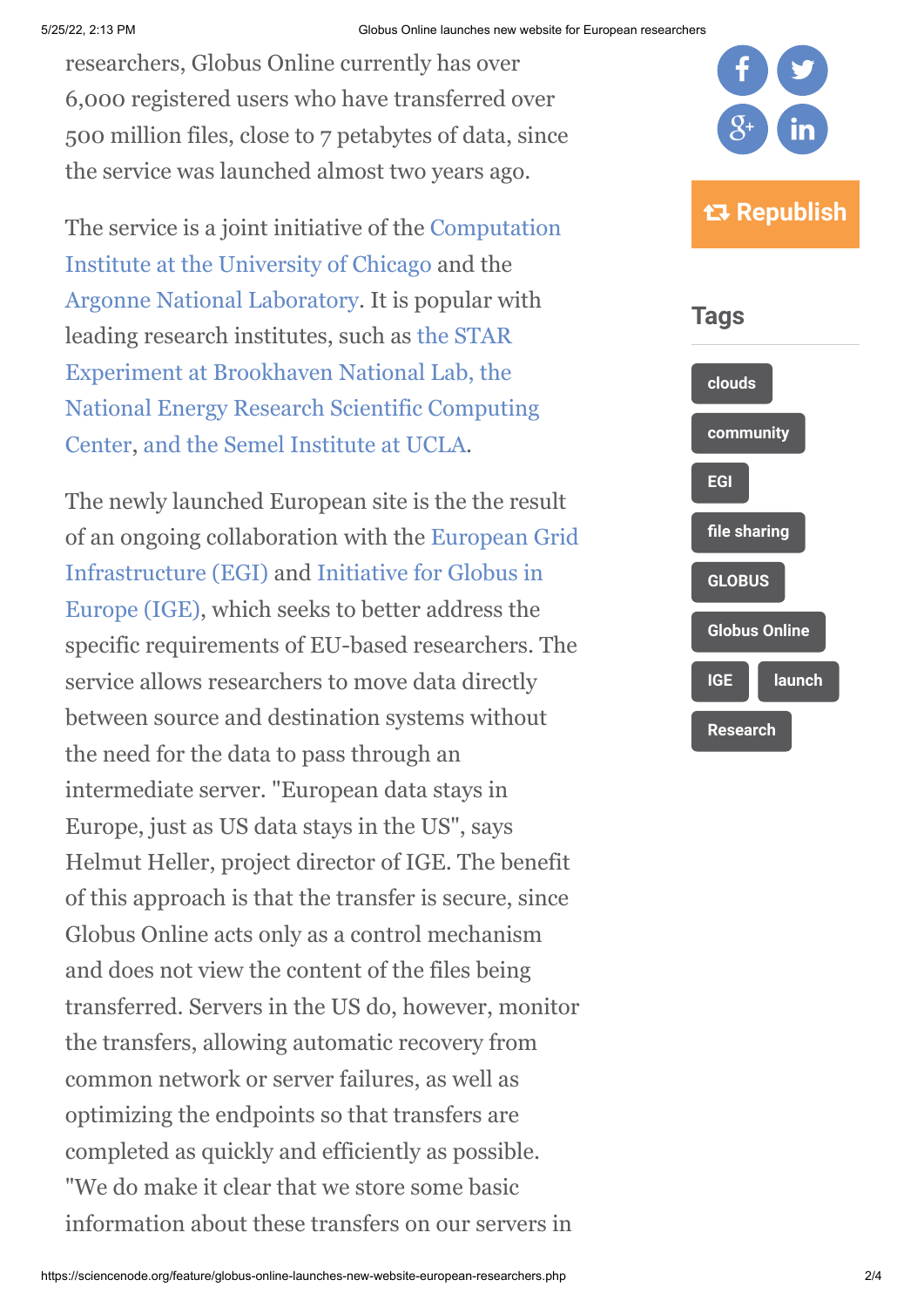the US, but ask for the researchers' consent first," explains Steve Tuecke, co-principal investigator for Globus Online.

Globus Online evolved from the Globus Toolkit, an open-source suite of applications for building computing grids. The Globus Toolkit is widely used around the world and IGE is working to increase its use in Europe and to improve its interoperability with other high-performance computing software used by sites in EGI. "I'm delighted that IGE have chosen to launch this new service during our Technical Forum" says EGI director Steven Newhouse. "Our partnership with IGE and Globus Online is important for the future of the infrastructure and helps us support a wider range of researcher," he adds.

"With the ongoing support of IGE and EGI, we plan to use the file transfer service as a foundation to deliver additional data management capabilities, currently under development, to EU researchers," says Tuecke. "Our goal is to work more closely with the European community in order to understand their needs and demonstrate the value a hosted service delivers to their research workflows."

*[Read more in our interview with Globus Online co-](http://www.isgtw.org/feature/q-steve-tuecke-speaks-globus-online)PI Steve Tuecke*.